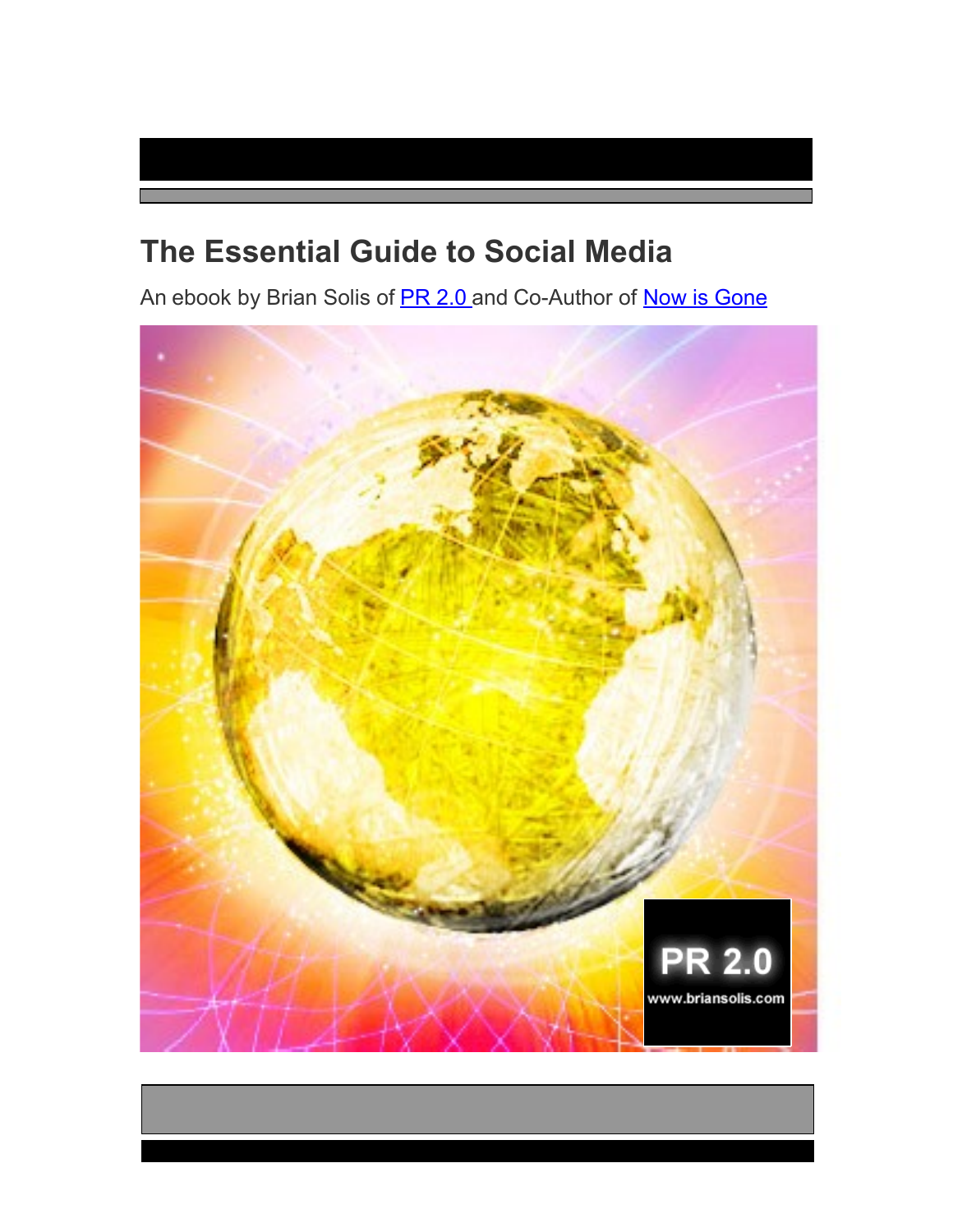# **The Essential Guide to Social Media**

*An executive outline of Social Media tools and resources needed to listen and participate, guiding PR, Customer Service, Product Development, and Marketing*

## **Table of Contents**

| Introduction                                            | Page 3     |
|---------------------------------------------------------|------------|
| Social Media Tools                                      | Page 4     |
| Social Media is About Social Science and Not Technology | Page 5     |
| What are the Social Sciences?                           | Page 5     |
| Social Sciences and Social Media                        | Page 6     |
| Differences Between Listening and Research              | Page 7     |
| Social Media Voyeurs                                    | Page 8     |
| The Breakup – A Comedic View of One-sided Relationships | Page 9     |
| Getting to WorkObservation & Next Steps                 | Page 10    |
| Social Tools for Listening                              | Page 11-13 |
| Creating a Social Map                                   | Page 14    |
| Immersion                                               | Page 15    |
| <b>Becoming the Customer</b>                            | Page 16    |
| Resources - Personnel and Budgets                       | Page 17    |
| <b>Establishing Policies and Guidelines</b>             | Page 18    |
| <b>Your Personal Brand</b>                              | Page 18    |
| Summary                                                 | Page 19    |
| <b>Additional Resources</b>                             | Page 19    |
| <b>About Brian Solis</b>                                | Page 20    |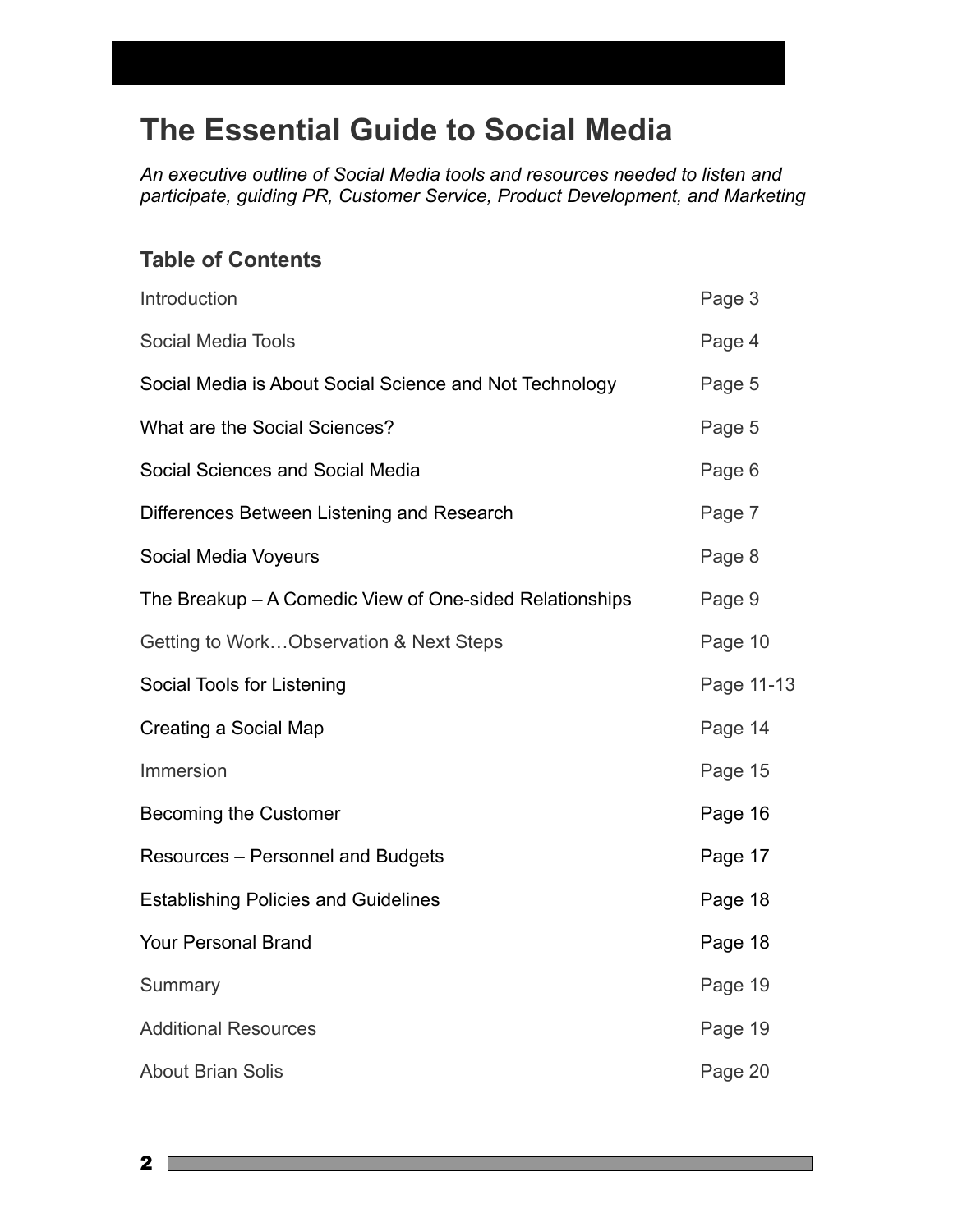## **Introduction - The State of Social Media and Business Marketing**

We live in interesting times. We're currently enthralled in an immersive, confusing, and definitive transition in our "day job." If you don't engage, your competition will. This session will help you become a Social Media sociologist and participant observer, not a cultural voyeur, in order to get to work and build relationships along the way.

Question: If a conversation takes place online and you're not there to hear or see it, did it actually happen?

Indeed. Conversations are taking place with or without you.

If you're not part of the conversation, then you're leaving it to others to answer questions and provide information, whether it's accurate or incorrect. Or, even worse, you may be leaving it up to your competition to jump in to become the resource for the community. Yes, there will be negative comments. Yes, you'll invite unsolicited feedback. Yes, people will question your intentions. Negativity will not go away simply because you opt out of participating. Negative commentary, at the very least, is truly an opportunity to change the perception that you did or didn't know existed.

Many companies are participating in social networks as a form of proactive outbound customer service with a twist of social marketing such as…

- Zappos
- JetBlue
- Southwest
- H&R Block
- Dell
- Wine Library
- Freshbooks

They're engaging customers on their turf, in their way, in order to help them solve problems, find information or simply engage them in valuable dialog. In turn, they're turning customer relationships into a powerful competitive advantage.

It's breaking new ground and it's setting a new standard.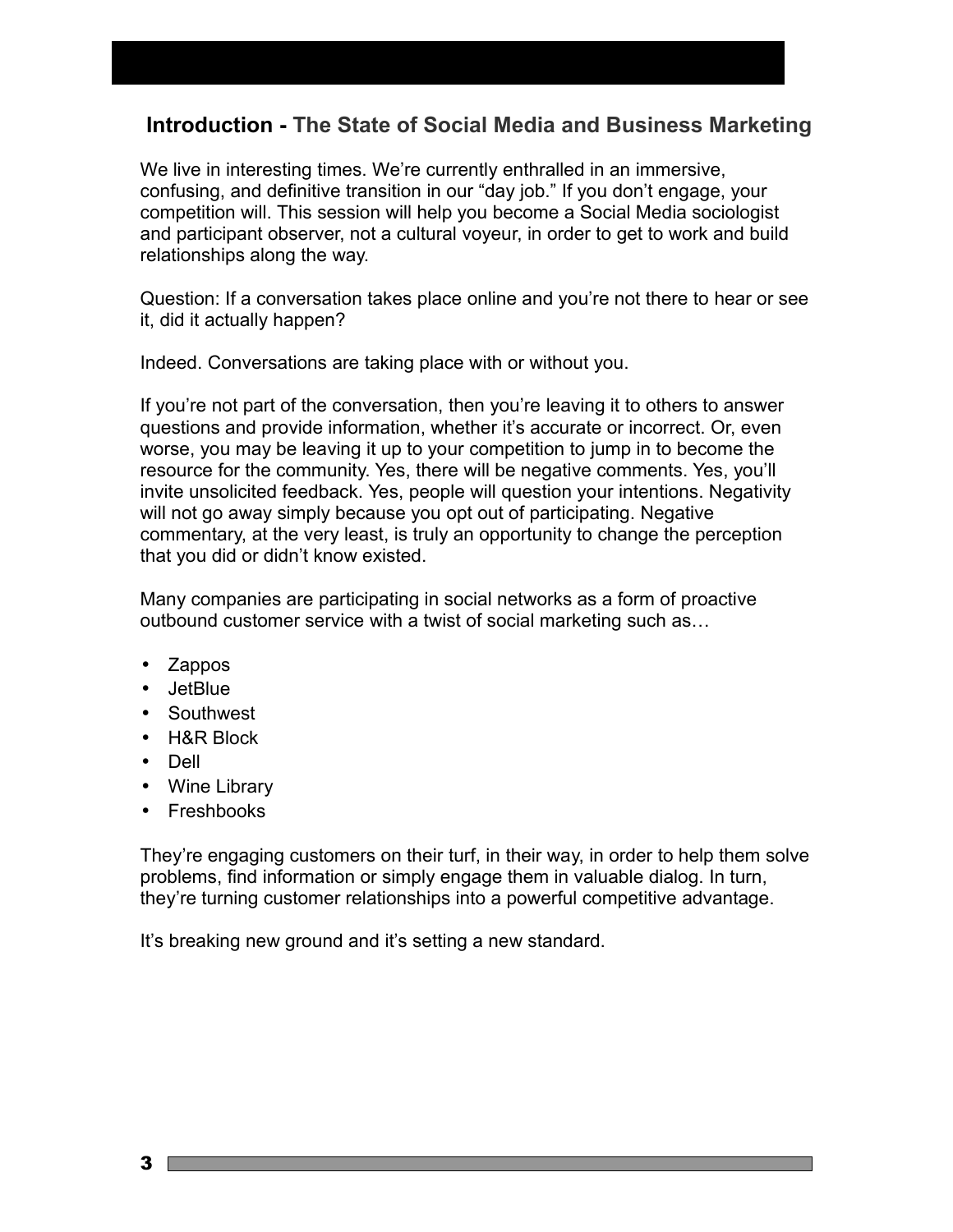Engaging with and empowering your customers as an extension of your marketing efforts isn't new. However, in the era of Social Media, there are new tools and philosophies to more effectively listen and engage with customers and in turn…

- Cultivate a more significant community
- Enhance your brand
- Build relationships
- And, create evangelists along the way.

Participation is marketing.

Intention is everything.

And, actions speak louder than words.

However, marketing needs to be clarified as I am not referring to the traditional marketing that typically "speaks" at "target audiences" through "messages."

In Social Media, this is about dialog, two way discussions that bring people together in order to discover and share information. Joining the conversation isn't as simple as jumping in however.

## **Social Media Tools**

- If you've ever walked into the tool section of any hardware superstore, you'll be more than inundated with options.
- There are tools for everything, more than we knew with more introduced every week.
- Let's not forget that these tools serve a purpose, some general, while others more specific.
	- $\circ$  You wouldn't show up to fix a hole in the wall with everything in the store.
	- $\circ$  You bring what you need and you learn how to use them.
- With Social Media, there are more tools than you can possibly imagine and quite honestly, more than you can ever or should ever use.
- We assess the tools based on our objectives and the conversations that are taking place.
	- o We don't just start using everything because they're shiny, new, slick, or popular.
- We embrace only the tools that facilitate conversations between the people we want to reach, where they're taking place.
	- o The rest is about Social Science and the art of nurturing

4 F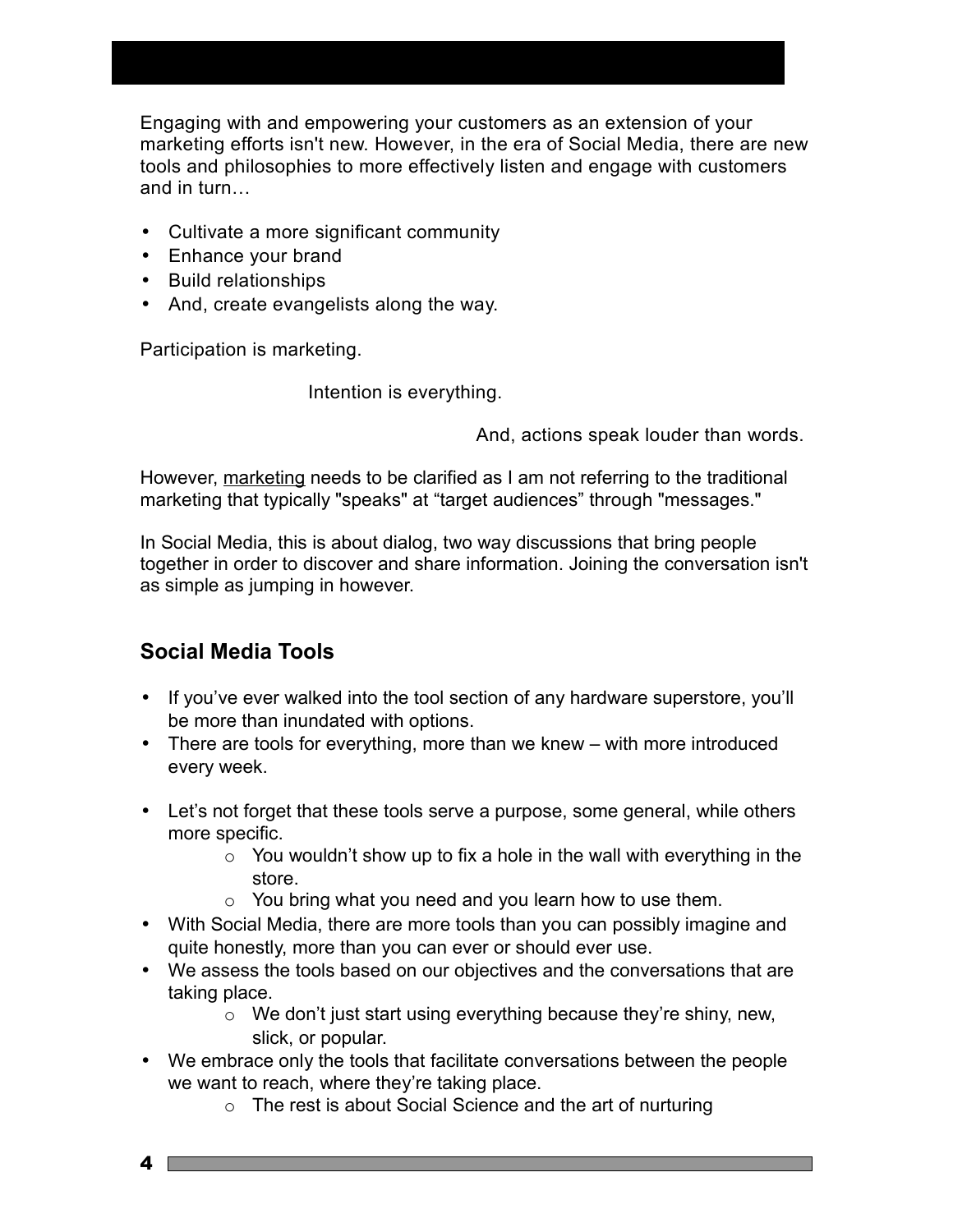#### discussions and relationships.

## **Social Media is About Social Science and Not Technology**

- Social Media is much more than user-generated content.
- It's driven by people in the communities where they communicate and congregate.
- They create, share, and discover new content without our help right.
- They're creating vibrant and rich cultures across online networks and using the social tools that we learn about each and every day to stay connected.
	- o Any social network is a melting pot of various cultures.

#### **What are the Social Sciences?**

- Social sciences provide us with an understanding of how human interaction and the ensuing ecosystem shape individual attitudes and behavior.
- **Sociology** is the study of human social behavior, especially the study of the origins, organization, institutions, and development of human society.
	- o Observation of cultures, people, and the dynamics of interaction.
	- $\circ$  The recognition of people independently from the tools is an important reminder that their interests are at the center of what we do.
- Sociologists study society and social action by examining the groups and social institutions people form.
- **Anthropology** is the scientific study of people, including the development of societies and cultures.
- **Ethnography** is the study of people in their natural or "native" environments —where they live, work, shop, and play.
	- o In many cases, it is an **ethnographer** (or someone following in the guiding principles of ethnography) who observes a community to learn the socio-cultural behavior and interaction to hopefully become accepted by the community and in turn, engage as a true member of the desired digital society.
- Margaret Mead is known for championing a style of anthropological research called **participant observation**.
- **Participant-Observation Fieldwork** When Margaret Mead studied in the field, she set out to both observe people and also participate in the life of the community. It was her belief that it was the only way to more fully understand the culture. Participant-Observation fieldwork is a hallmark of contemporary anthropology**.**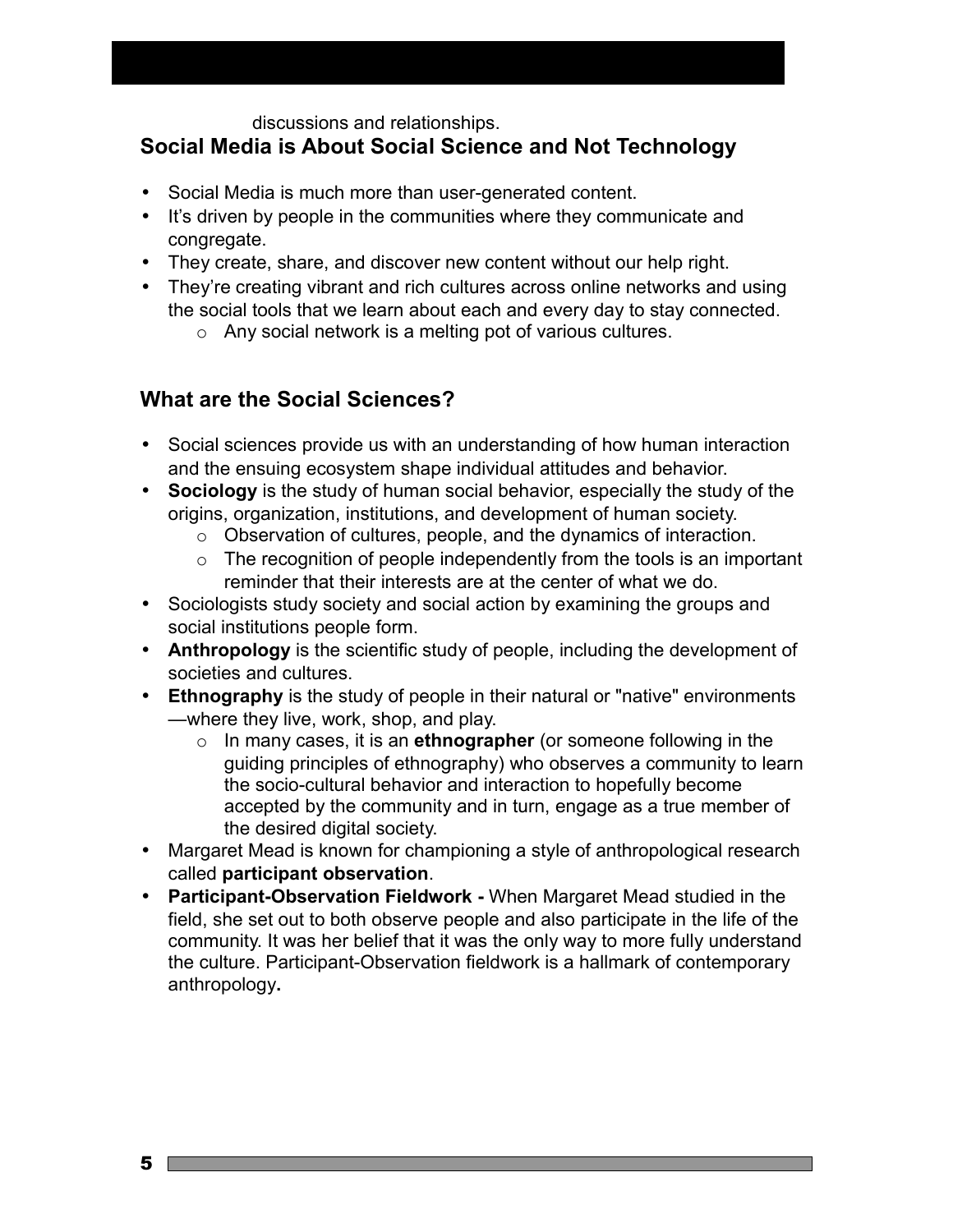## **Social Sciences and Social Media**

- In Social Media, communities take the form of social networks and the communal groups within them.
- People establish associations, friendships, and allegiances around content, objects, products, services, and ideas.
- How they communicate is simply subject to the tools and networks that people adopt based on the influence of their social graph – and the culture within.
	- o Cultures are different and unique within each social network and the groups that define them.
- Through social sciences, we're learning to peel back the layers of our target demographics to see the people underneath.
- It reminds us that we need to humanize our story.
	- o We would never speak to our friends and family through messages, so why should we speak "at" the very people we want to reach and befriend?
- We're opening our ears and our minds to acknowledge that we can no longer push our impressions upon people in order to earn resonance
- We have to listen, talk, listen again, assess, and contribute value as if we were citizens of each respective community we wished to join.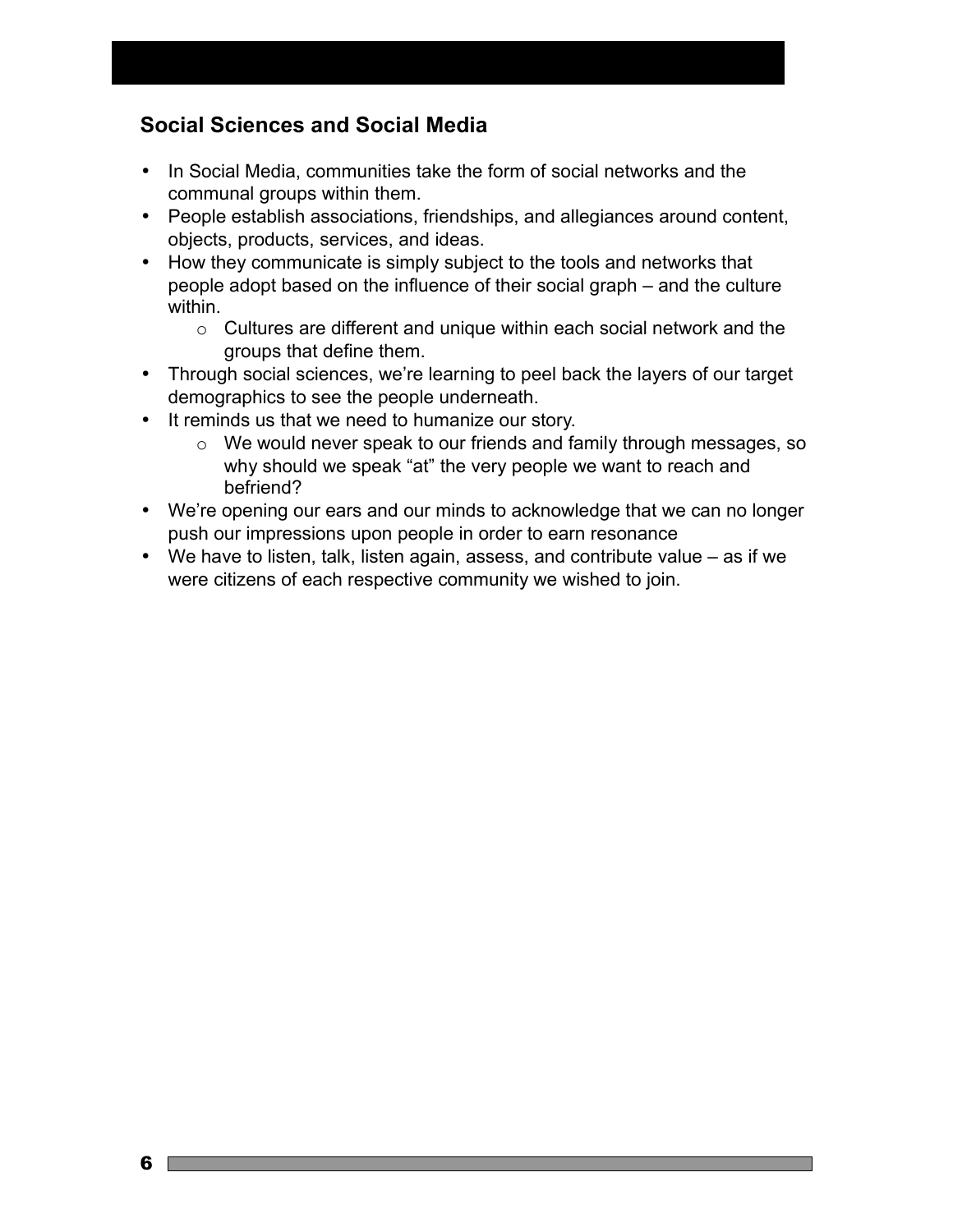## **Differences Between Listening and Research**

- By listening, reading, and participating, brand marketers have an opportunity to make their brands more approachable and shareable than ever before.
- Most Social Media Marketing initiatives have started with the tools first…
	- o Brands opt to engage using the most popular tools and networks to attract relationships instead of going to where their existing or prospective customers are congregated.
	- $\circ$  They didn't observe or listen prior to jumping in.
- Many have incorrectly viewed the process of social media as "build it and they will come."
- Companies simply create profiles on Facebook and Myspace, accounts on Twitter, uploaded videos to YouTube and images to flickr, and simply hoped for a mass wave of friending and interaction.
	- $\circ$  We can't simply walk into a public square or park, plant a sign behind us with our name, interests and affiliations and expect real people to come up to us for meaningful and long-term dialog.
	- $\circ$  This is the equivalent of setting up camp next to a village because you have the tools to do so and expecting the village to integrate you into their society.
- Conversational marketing requires observation, which will dictate your engagement strategies.
- It starts with a combination of social and traditional tools to discover, listen, learn, and engage directly with customers.
	- $\circ$  It helps us find where the conversations are truly taking place.
	- $\circ$  The goal is to help them make decisions and also do things that they couldn't, or didn't know how to do, before.
	- o Build relationships through conversations without objectives.
- It's about gathering intelligence.
- It removes the tendency to "market at" people and instead naturally shapes a more honest, meaningful, and informative approach.
- It helps us humanize our story in order to create loyalty and earn customer business and ultimately their respect.

7 **F**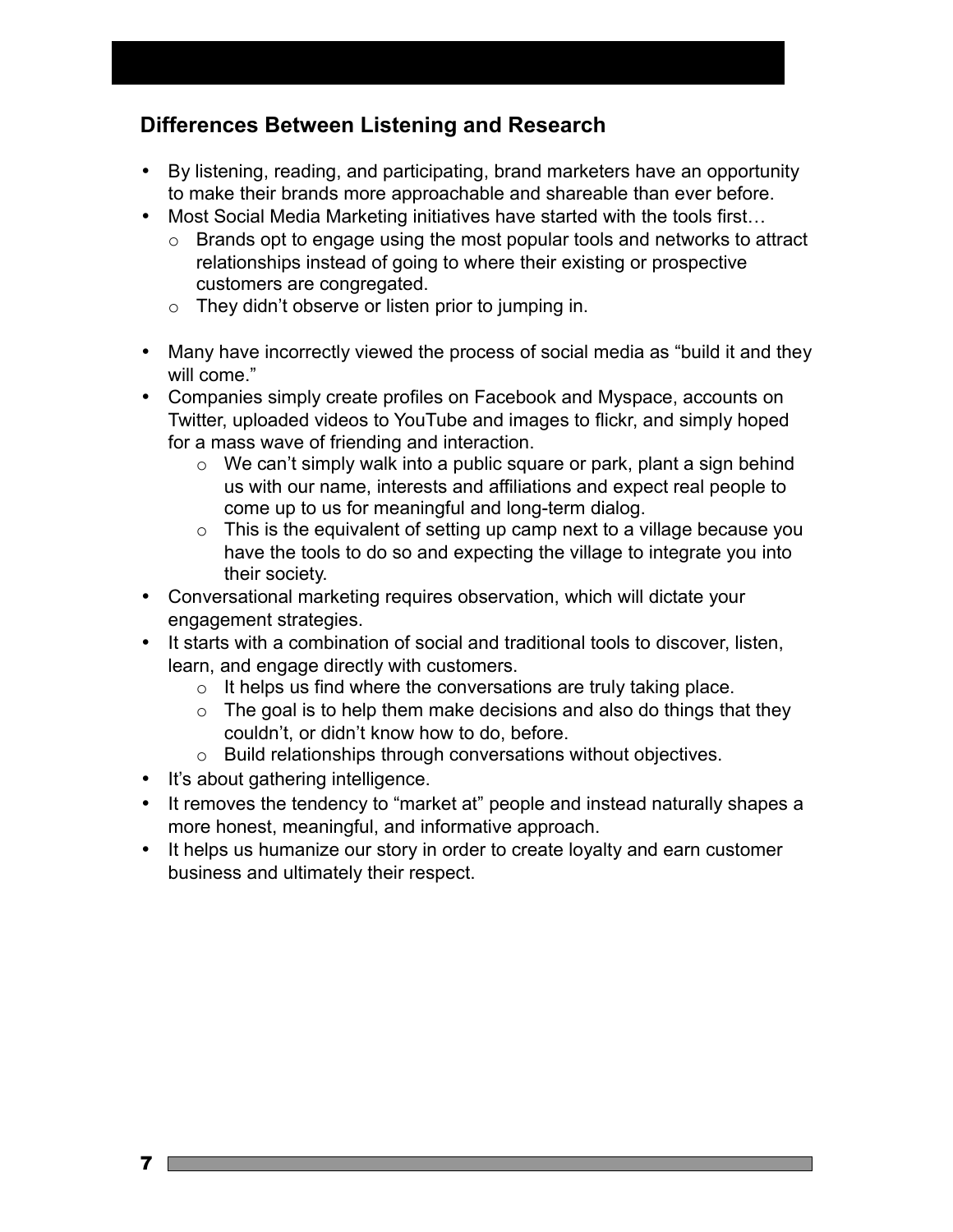## **Social Media Voyeurs**

- Many marketers are merely engaging in cultural voyeurism at best
- They look from afar and roam the perimeters of online societies without ever becoming a true member of any society.
- They don't truly understand what, where, or why they're "participating," only jumping in because they have something to say and have access to the tools that will carry their messages into play.
- This like someone standing on top of a table during a cocktail party shouting marketing statements at the party in the hopes that it may inspire, compel, or resonate with someone to start a series of healthy and spirited conversations that extend the intended messages.
	- $\circ$  Instead, the only conversation it's starting is propelled by disbelief and/or anger for interrupting the dynamic of the interaction and the flow of dialog that was already underway.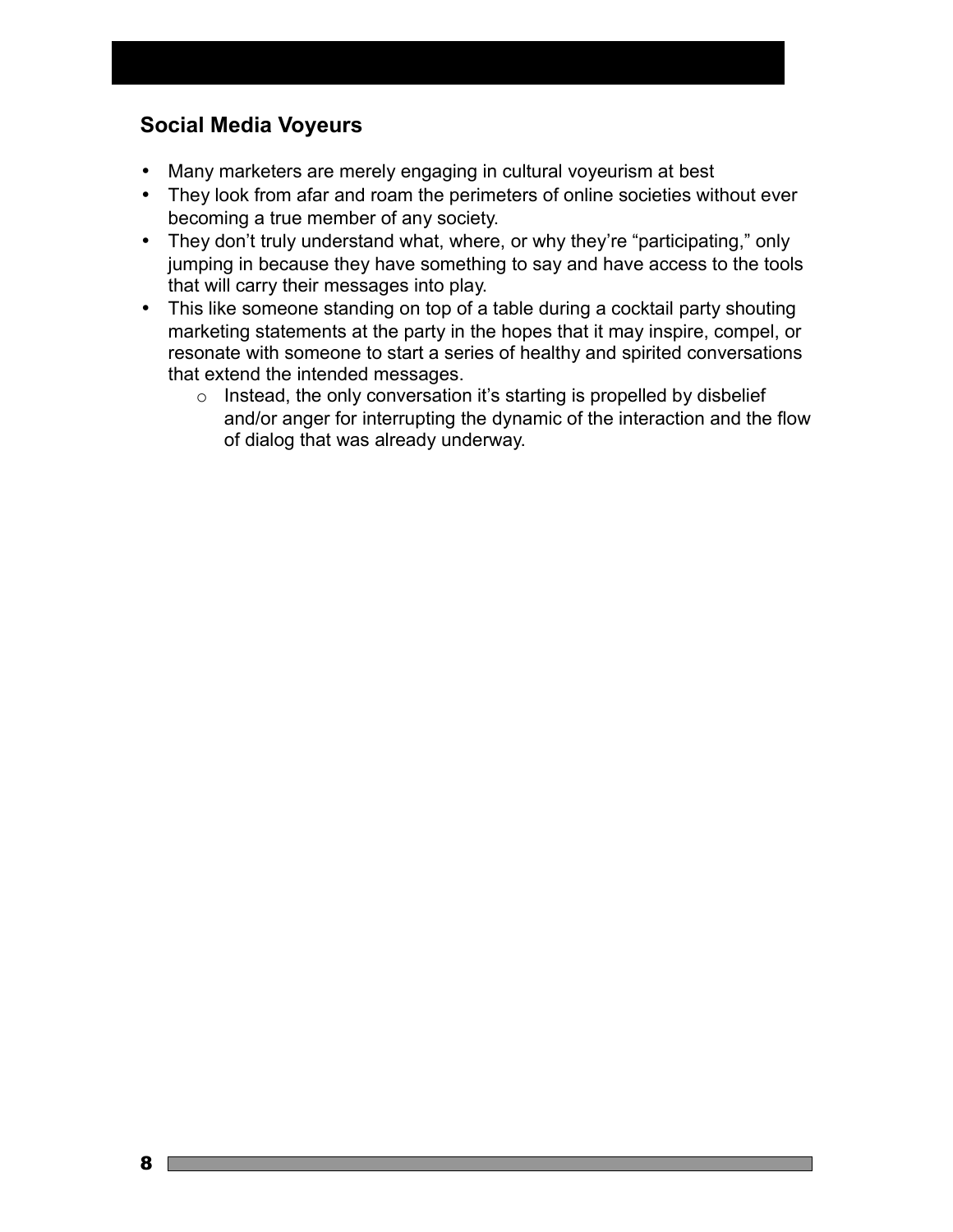## **The Breakup – A Comedic View of One-sided Relationships**

Video Link:<http://youtube.com/watch?v=DkOHsjZKBB0>

- There's a popular short video circulating the Web that demonstrates the marketing stereotype of taking through messages without listening directly to the needs of the customer.
- The video spotlights a young couple dining at a local restaurant where he represents The Advertiser and she The Consumer.
- The scenario plays out with the woman raising concerns over their relationship, specifically complaining that "he" never listens to her, nor does he really understand her wants and needs.
- As she continues to share examples of his one-sided behavior, he responds with witty, one-liner messages that paint a very vivid, and familiar picture of how brands usually approach relationships.
- In one telling scene, the Advertiser proclaims he cares by referencing a big television ad, a print campaign and even a billboard in Times Square which "was like a 200 foot tall declaration of love."
- When the Consumer tells the Advertiser that she has changed and he hasn't, the advertiser responds with "coupons!"
- After being told that he knows nothing about her, the Advertiser says "I know everything about you. You are 28-34, Your online interests include music, movies and laser hair removal. You have a modest but dependable disposable income."
- The Advertiser merely continues to speak at the customer ignoring her complaints and concerns, behaving as he always has.
- This is a representation of how not to engage in Social Media but it unfortunately happens every day.
- Relationships require more than one person and definitely offer benefits to all parties involved.
- You can't manage a relationship, you need to be a part of it, fully engaged.
- By embracing the social science in Social Media, we can not only observe social behavior and engage with our peers, but also keep communities intact and unaffected by traditional marketing.
- The customer comes first, and if we fuse sociology, social media, customer service, relationship marketing, experiential marketing, and traditional marketing, we're creating a new formula for outbound influence and fueling a new generation of brand ambassadors and loyalists.

9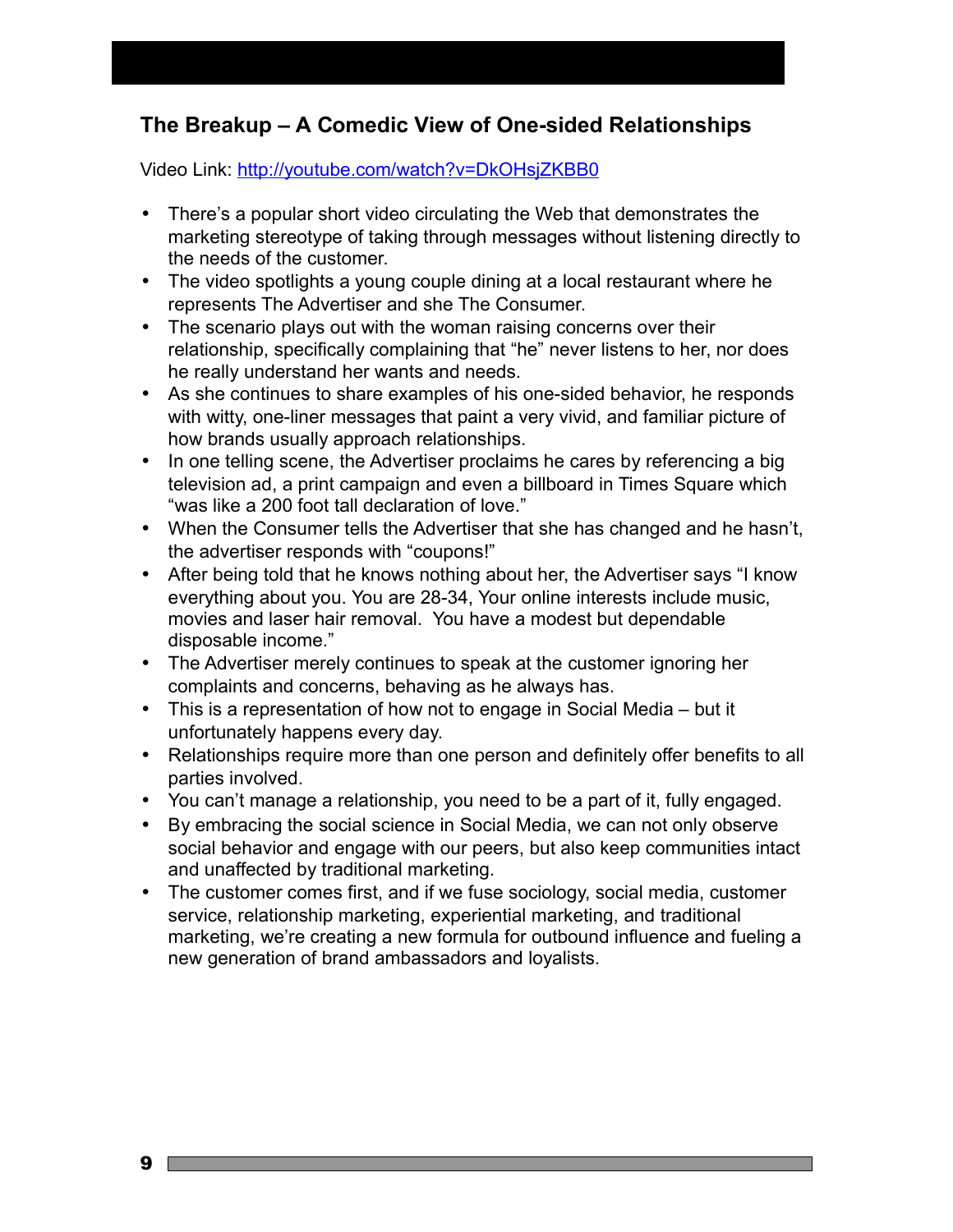## **Getting to Work…**

## **Observation**

- The true form of observation starts with just that, observation.
- It's the listening and monitoring that tells us everything.

We'll learn:

- Where the relevant conversations are taking place
- Who's participating
- What they're saying and the tone of the discussions
- The specific information they're looking for
- Impressions and conceptions
- The patterns of behavior within specific communities

## **Important Next Steps**

- Identify who your customers are and where they go for information.
- Search for key words: Product and Company names as well as competitors and their products and services.
- Please don't forget the relationships that exist in the real world.
	- o They're also indispensable for providing the feedback and insight you now and later.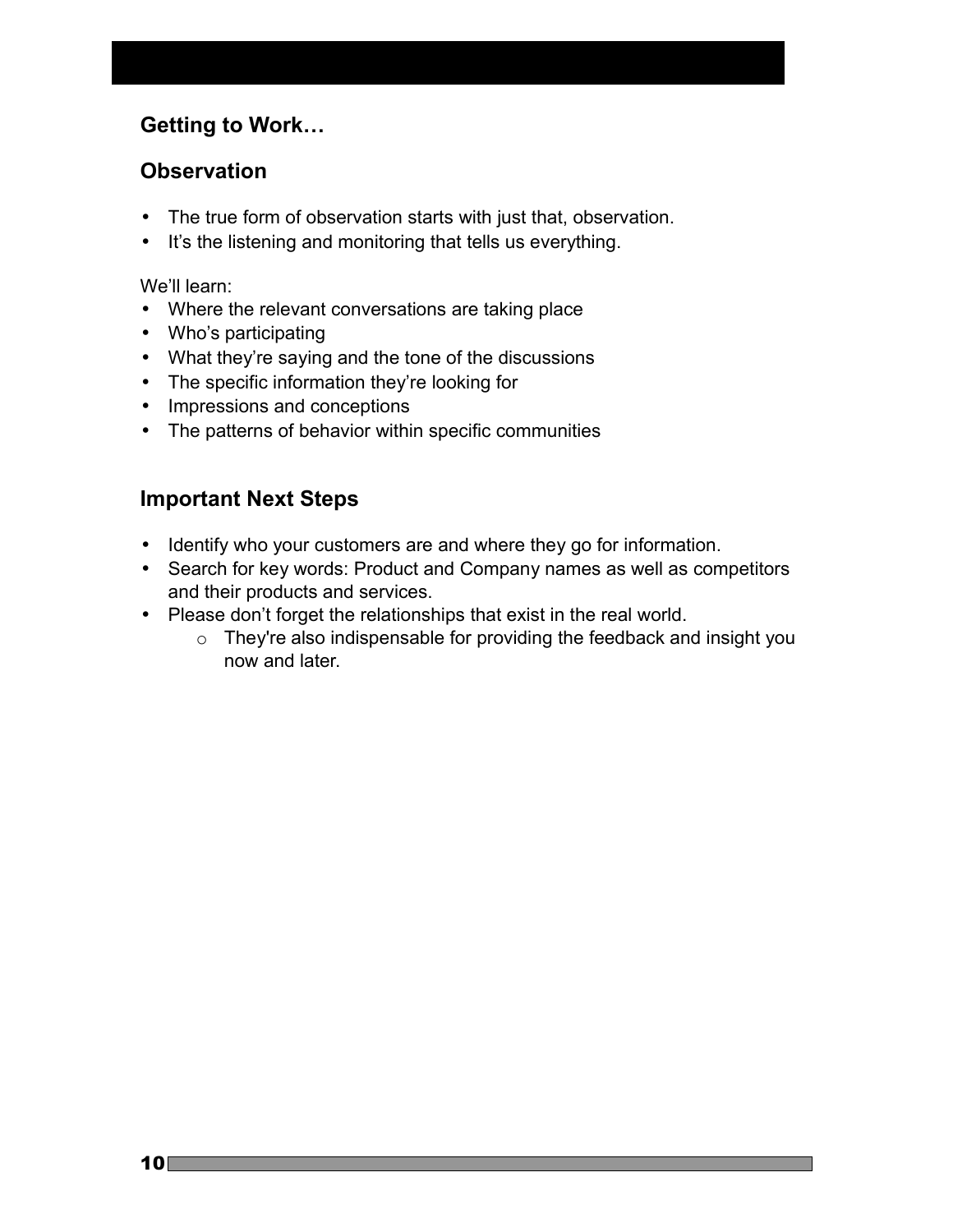## **Social Tools for Listening**

- There are many tools available to us for listening, both free and those that require subscriptions, which will reveal the conversational hubs that require our attention.
- At the moment, the tools are mostly specific to each category of social media as well as specific networks.

#### **Social Bookmarks**

Ma.gnolia **Delicious** Diigo **StumbleUpon** 

#### **Crowdsourced Content**

Digg Yahoo Buzz Mixx Hubdub Reddit Newsvine

#### **Blogs/Conversations**

Google Alerts Blogpulse Radian6 (paid) BuzzLogic (paid) Ask.com Google Blog Search **Technorati** 

#### **Blog Communities**

Blogged.com MyBlogLog BlogCatalog **Bloglines** CoComment **Tangler**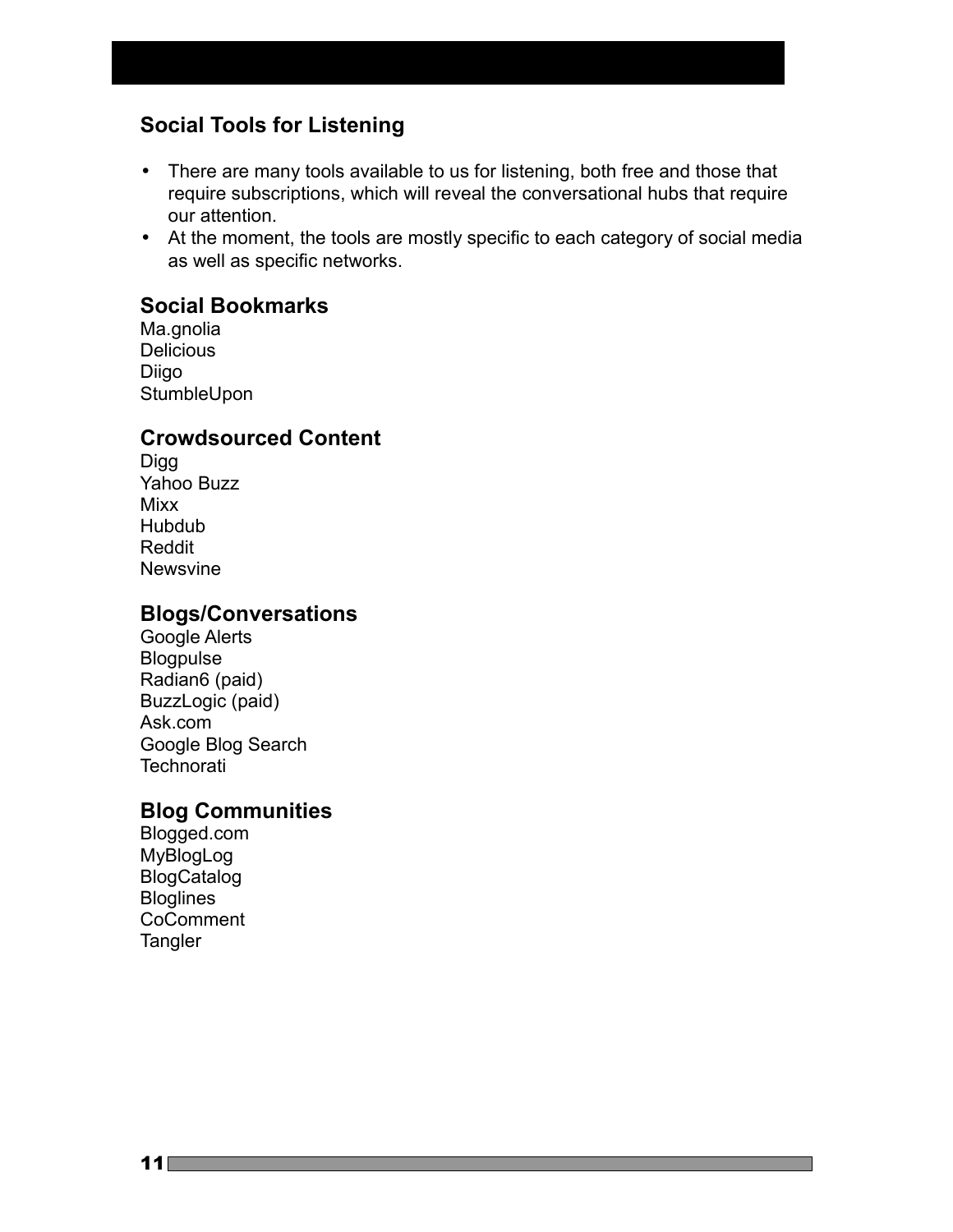#### **Micromedia**

**FriendFeed** Pownce **Tumblr** Seesmic Jaiku Plurk **Utterz** Pinger Jott Kwiry **Twitxr** 

#### *Specific to Twitter:*

**Tweetscan** Hashtags.org Summize Twemes **TwitterLocal** 

#### **Social Networks**

MySpace Bebo Facebook

#### **Niche Networks**

Ning Plaxo **LinkedIn** CrowdVine

## **Location**

**TripIT** Dopplr **BrightKite TwitterLocal** 

## **Live Video and Audio**

Ustream Justin.tv Veodia BlogTV Kyte Qik BlogTalkRadio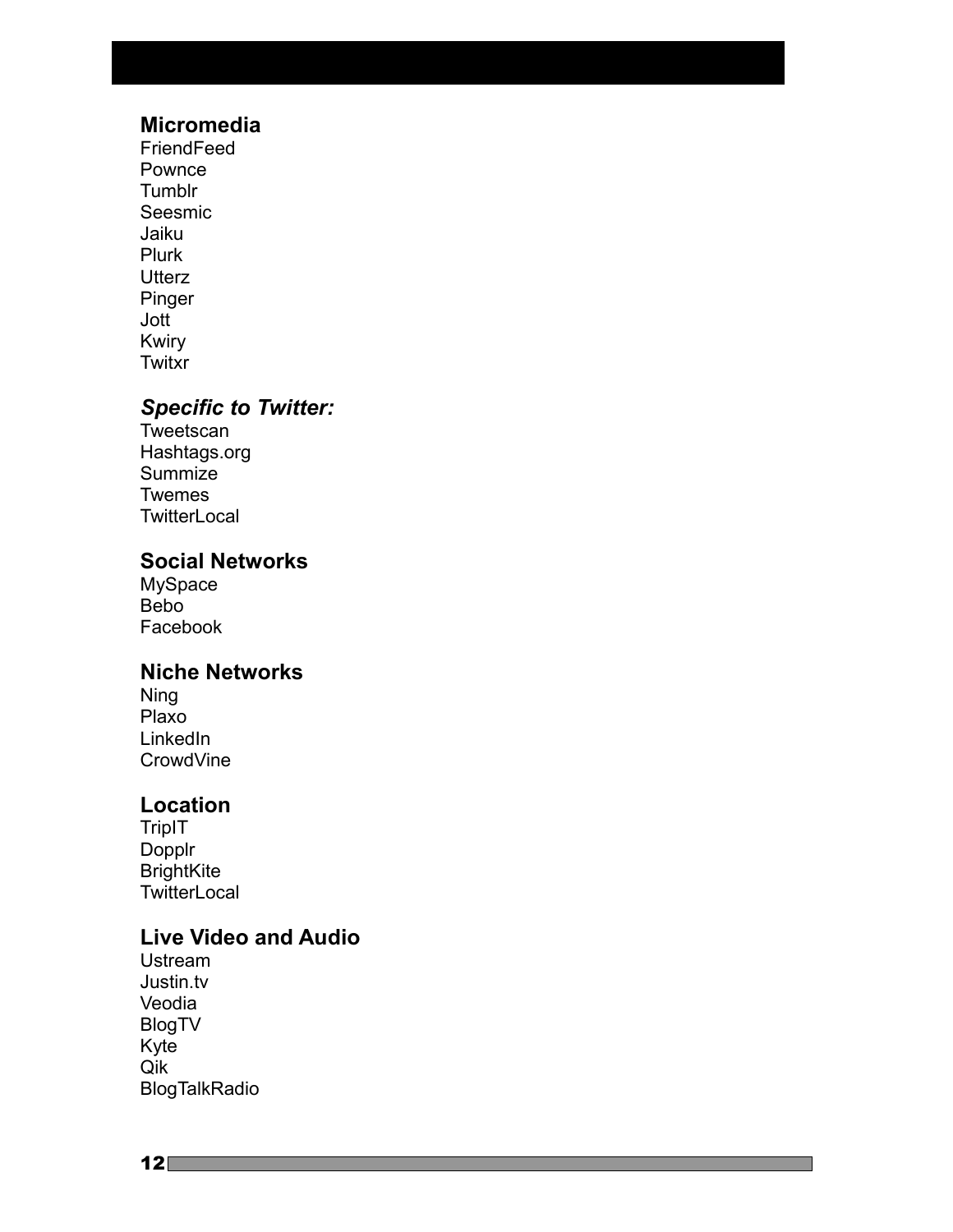## **Customers Service Networks**

**YahooGroups** GoogleGroups GetSatisfaction Yelp

## **Video**

YouTube Metacafe Blip Viddler

## **Video Aggregation**

Magnify.net

#### **Pictures**

Flickr Zooomr Smugmug

#### **Documents**

ThinkFree Docs **Scribd** Docstoc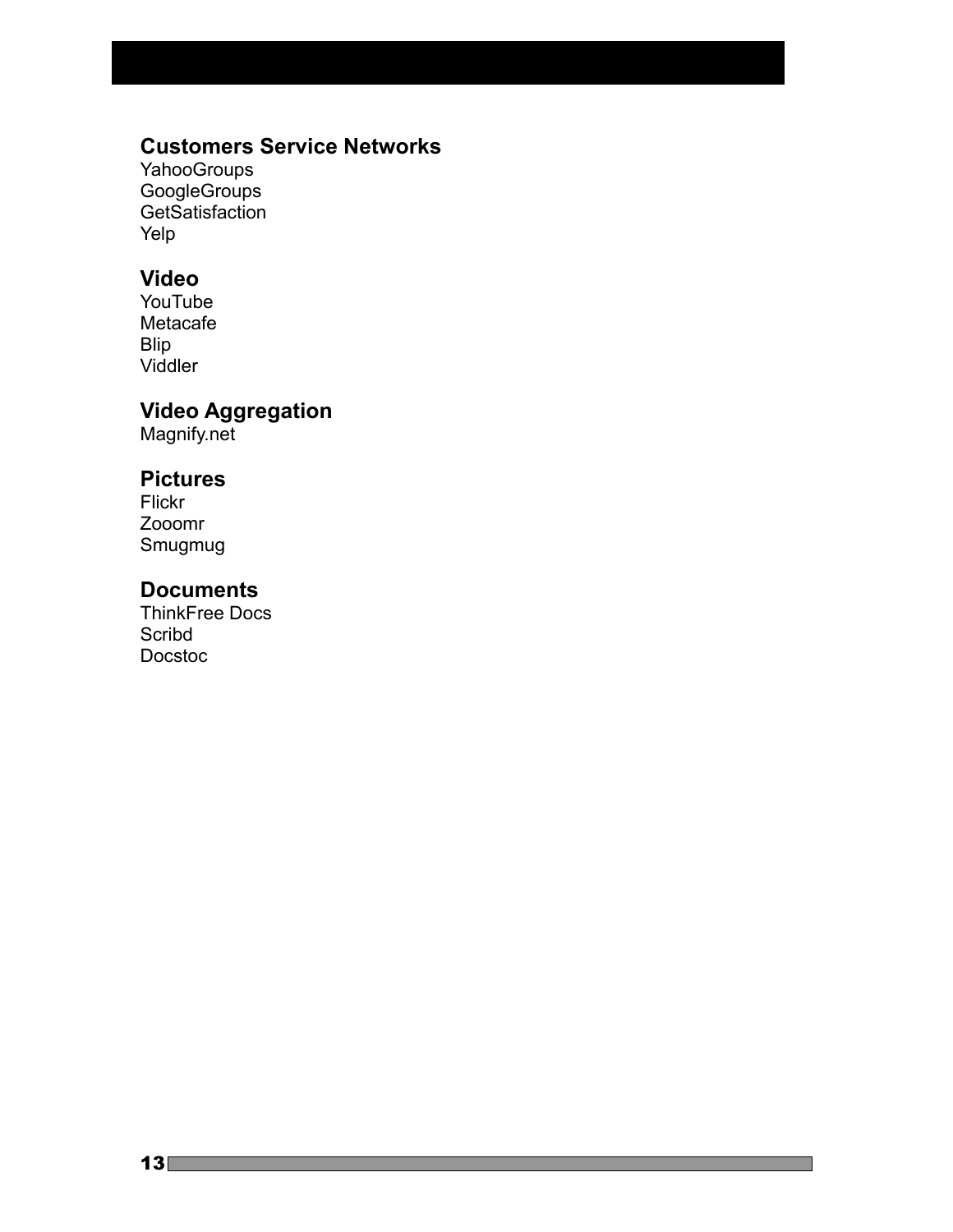#### **Creating a Social Map**

By searching for keywords in each of these communities, we can create a detailed blueprint for engagement. Here's an example of the communities I identified that were important to my personal brand as determined by my research and listening.

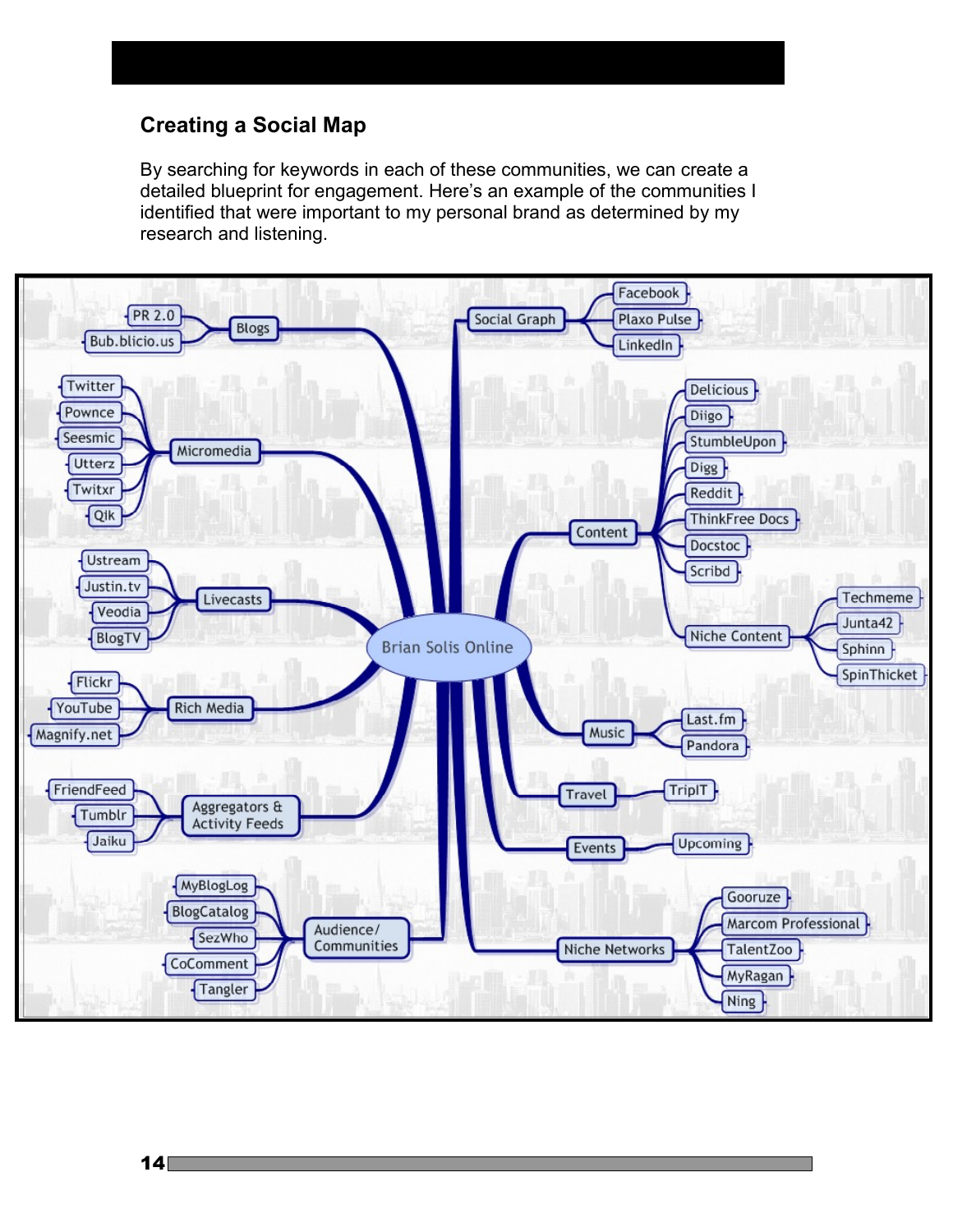#### **Immersion**

- Sociology isn't simply relegated to observation, it encourages and requires full immersion.
- Once you've outlined the targeted conversations and who should engage, the process of participation craves a very human approach.
	- o It starts with respect.
	- o Participate as a person, not as a marketer, sales person or message factory.
	- o Be helpful and bring value to the conversation.
	- o During this entire process, you're contributing to the personality and the perception of the brand you represent.
		- It's the only way to earn their respect in return and hopefully their business and loyalty.
	- o Remember, the lessons learned in the field should in turn be fed into the marketing, customer service, product development, sales, and executive departments.
		- **This inspires more intelligent, experienced, and real world** initiatives across all forms of marketing, PR, sales, service, and advertising.
- Any sociologist will tell you that the best way to truly "go native" in a new culture or society is through immersion.
	- o However, they'll caution you on several things.
		- Don't be naïve, don't be ignorant, and don't get too immersed where you lose your perspective and value.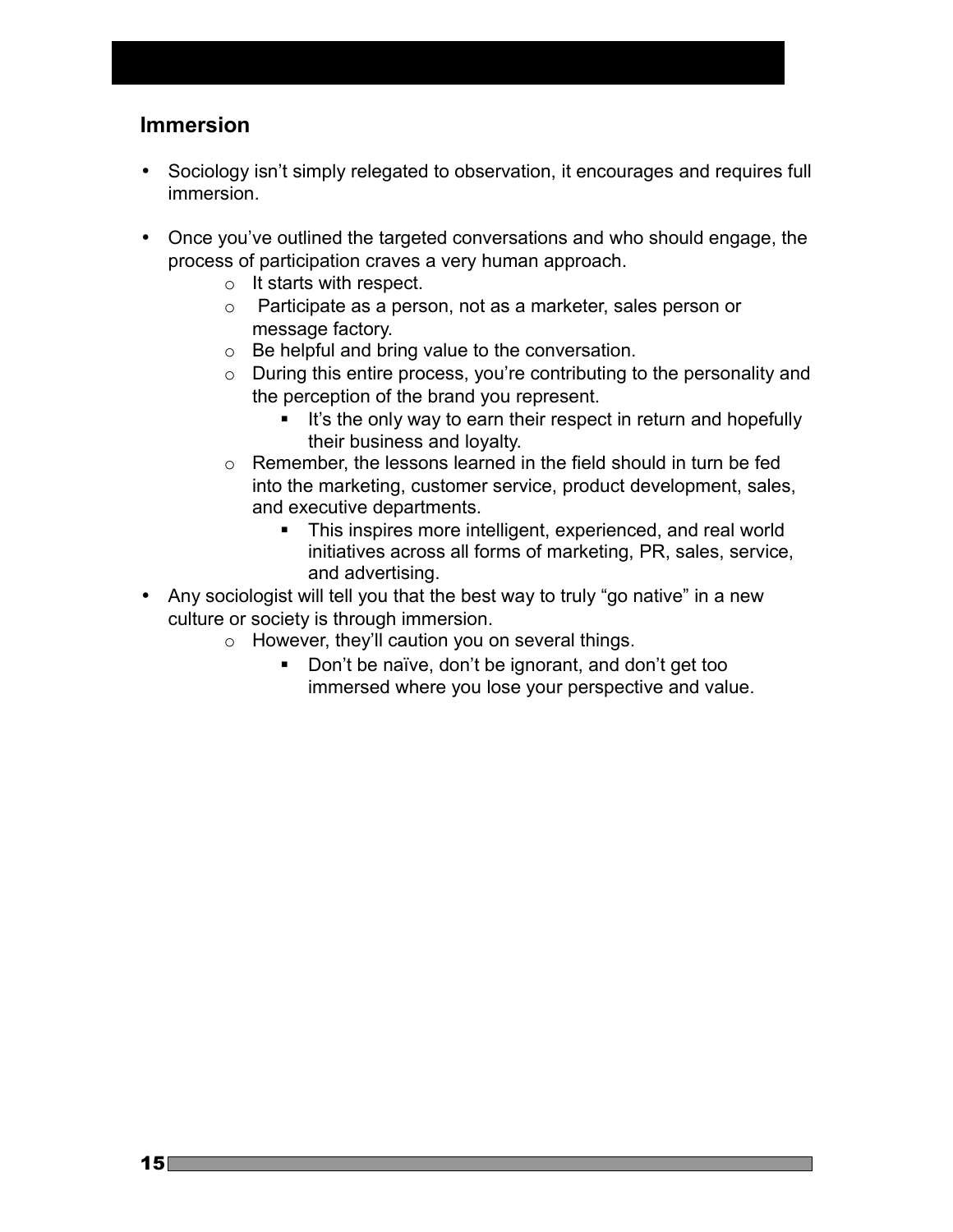## **Becoming the Customer**

- In life, you are also customers.
	- o You buy things.
	- o You complain about products and services you don't like.
	- o You recommend those that you love.
- You have to be a customer to think like a customer.
- You have to have experienced the product or service your represent in order to be empathetic, knowledgeable, and genuine.
- We've all heard that in Social Media, we can't control the message.
	- o To some extent, we can't control perception, but we can help steer it.
- Be helpful and ensure that your solutions and benefits are clear in a way that can be understood by the different demographics of users that populate your markets.
- They need to hear things differently across each segment, from the head, to the long tail across every chasm in between.
- It's not just about the masses, but the niche markets as well.
- The importance of engagement is to ensure that you engage on their terms according to the rules, and culture, across each community.
- Be the people you want to help.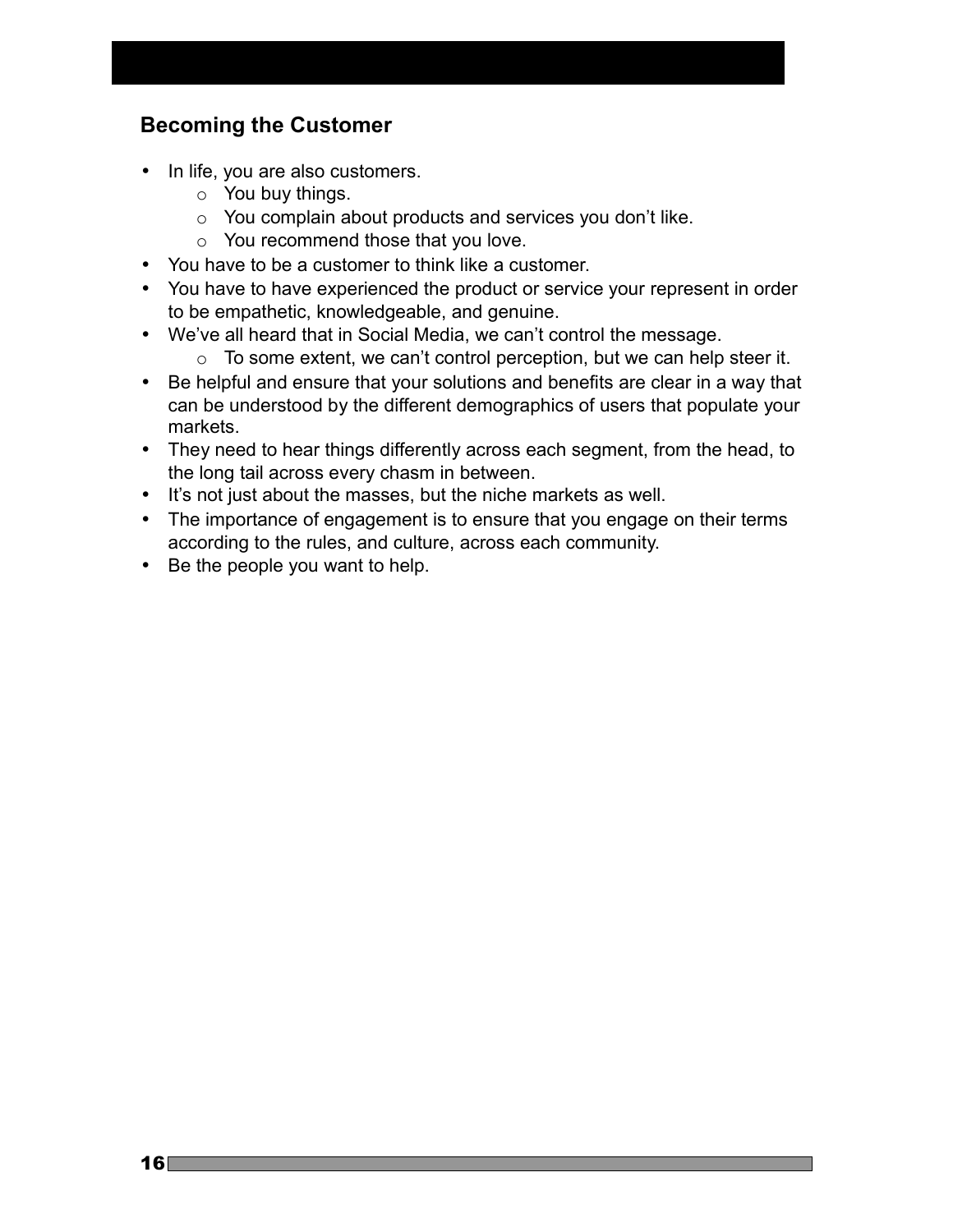## **Resources – Personnel and Budgets**

Based on the research results, you can measure:

- The average frequency of relevant conversations
- Identify the more active hubs and communities
- The context of the conversations in order to determine time and variety of resources required (a community manager is required at the very least.)

The formula is calculated this way:

- The number of average relevant conversations per day per community.
- Multiplied by the quantity of relevant communities
- Multiplied by 20 (minutes required to research and respond and also monitor for additional responses), variable +/- dependent on the case, usually +
- Divided by 60 (minutes)
- Equals the amount of time required and in turn, the resources and associated costs required depending on internal labor or external consulting fees

Throughout the research process, you'll undoubtedly see that relevant conversations occur across disparate networks.

- They're representative of a sweeping variety of related topics
- They require varying responses
- And, they usually map to specific departments within your organization (those most qualified to respond)
	- o Marcom
	- o Product management
	- o Customer service
	- o PR
	- o Executive management, etc.
- Keep a pulse on relevant conversations.
- Feed them, intelligently, to the right people internally.
- Guide them on the required response.
- Follow-up to ensure that the interaction is more meaningful and helpful
	- o Distribute the responsibility across existing resources.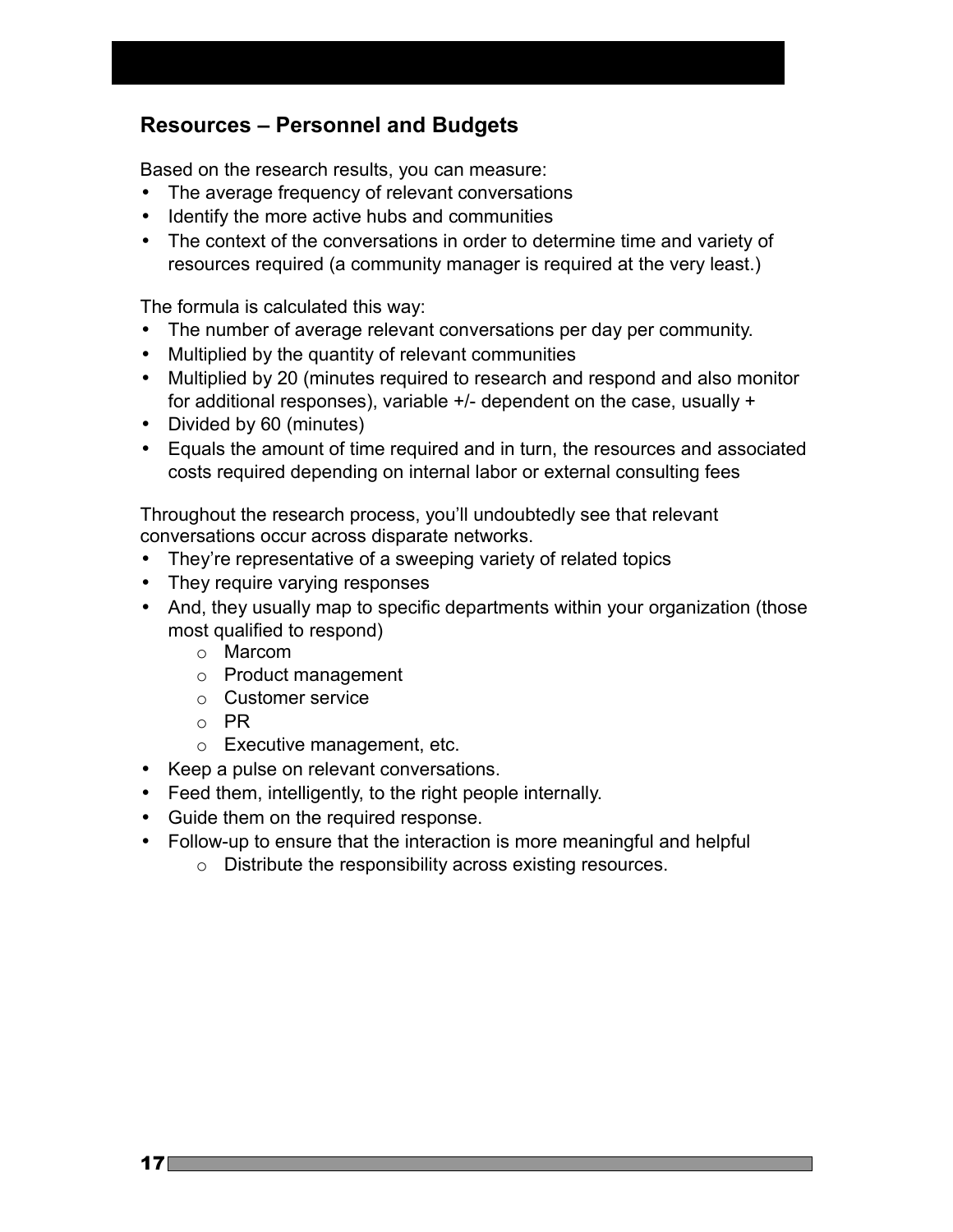## **Establishing Policies and Guidelines**

- Understand that whether they know it or not, everyone within the organization contributes to the public perception of the company brand.
- Create communication policies and guidelines for all personnel, not just those tasked with participating in social media.
	- $\circ$  There are examples and tips online, review them for inspiration and also adapt what works specifically for your organization.
- Get IT involved as in many cases, popular social networks are blocked at the firewall.
- Craft outlines and determine response strategies based on a series of predictable scenarios.
- Assign leads for listening and responding.
- Training and education bring things into perspective for everyone.
	- o Share examples of how to do it right and also circumstances where a variety of scenarios didn't pan out ideally.
	- o Note how they were or weren't corrected.
	- $\circ$  One of the best lines I've heard when thinking about establishing guidelines is Microsoft's umbrella policy, "don't be stupid."

## **Your Personal Brand**

- Even though you're representing other brands, your personal brand is also a factor in Social Media.
	- $\circ$  It is sculpted and shaped by your online activity.
- Determine upfront, whether you are participating as "you" or as "you@company name."
	- o Either way, be transparent in your engagement.
- Beware the things you share on social networks.
	- o Realize that everything you share online can be used against you, usually when you least expect it.
	- o Everything you upload, say, tweet, comment, post, etc., is usually indexable and discoverable through traditional search engines.
	- $\circ$  It can positively or negatively affect the company you represent.
- Use this as an opportunity to demonstrate and build thought leadership, value, and expertise.
	- o Google is the new resume.
	- o Knowledge and relationships are portable.

 $18$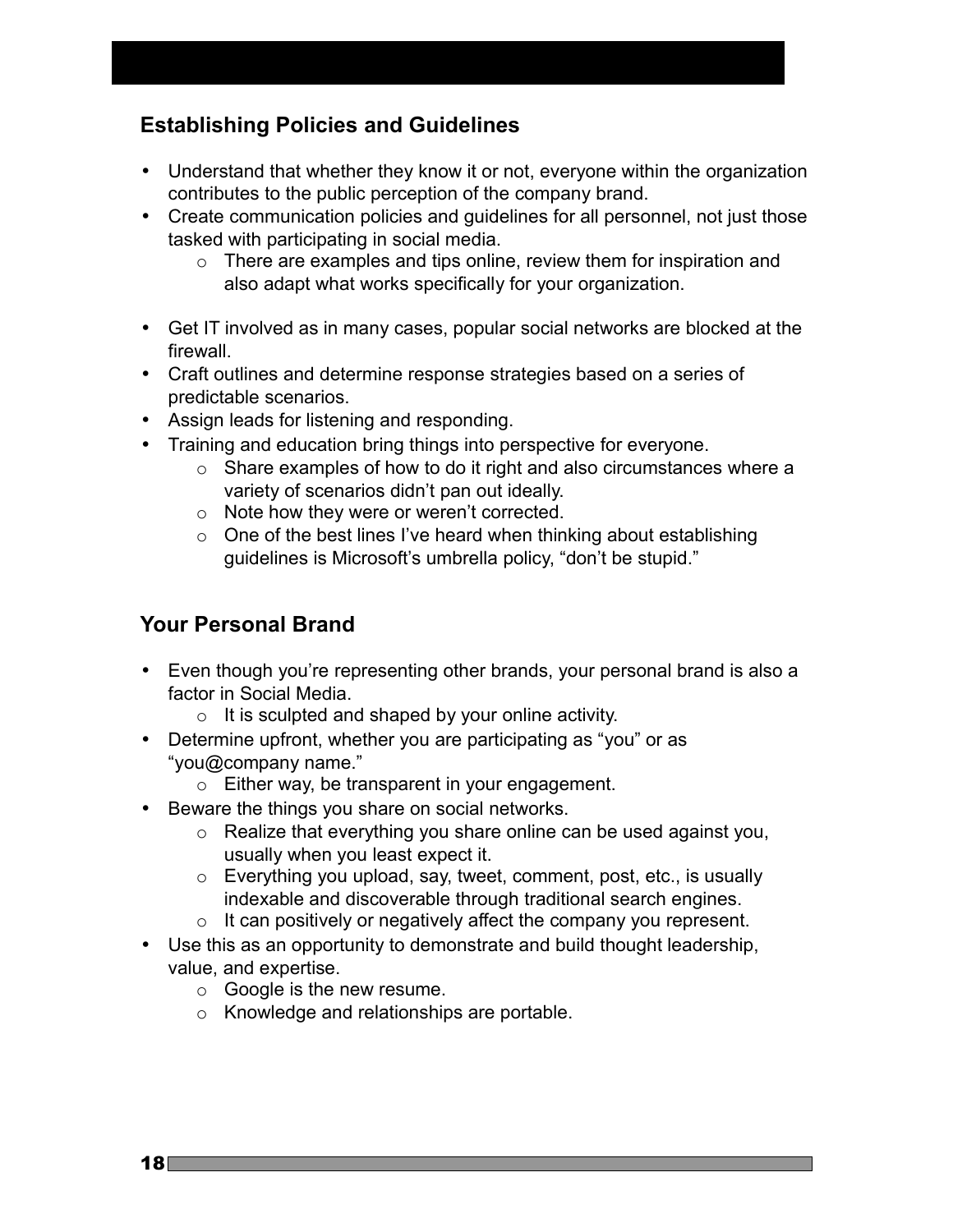## **Summary**

- At the end of the day, we're all people and thus we should approach conversations as such.
- It may seem like common sense, but as classically trained marketers, we tend to approach these things with our marketing hat on.
	- $\circ$  It's the difference between authentic conversations and one-sided talking "at" people similar to the examples above.
- Conversations are feeding communities and communities are markets for relationships.
	- o Relationships need cultivation and value from both sides in order to grow into something of value and longevity.
- Relationships are the new currency in Social Media.
- In a social world, engagement is a privilege.
	- o Friendship, trust and loyalty are the rewards.
- In Social Media, we earn the relationships, and the reputation, we deserve.

## **Additional Resources**

PR 2.0 – [www.briansolis.com](http://www.briansolis.com/) Society for New Communications Research – [www.sncr.org](http://www.sncr.org/) SocialMediaClub – [www.socialmediaclub.com](http://www.socialmediaclub.com/) Gooruze – [www.gooruze.com](http://www.gooruze.com/) Marcom Professional - [www.marcomprofessional.com](http://www.marcomprofessional.com/) Now is Gone – [www.nowisgone.com](http://www.nowisgone.com/) Sphinn – [www.sphinn.com](http://www.sphinn.com/) Junta42 – [www.junta42.com](http://www.junta42.com/) Free ebook: Customer Service - [The Art of Listening and Engagement Through](http://www.briansolis.com/2008/03/new-ebook-customer-service-art-of.html) [Social Media](http://www.briansolis.com/2008/03/new-ebook-customer-service-art-of.html)